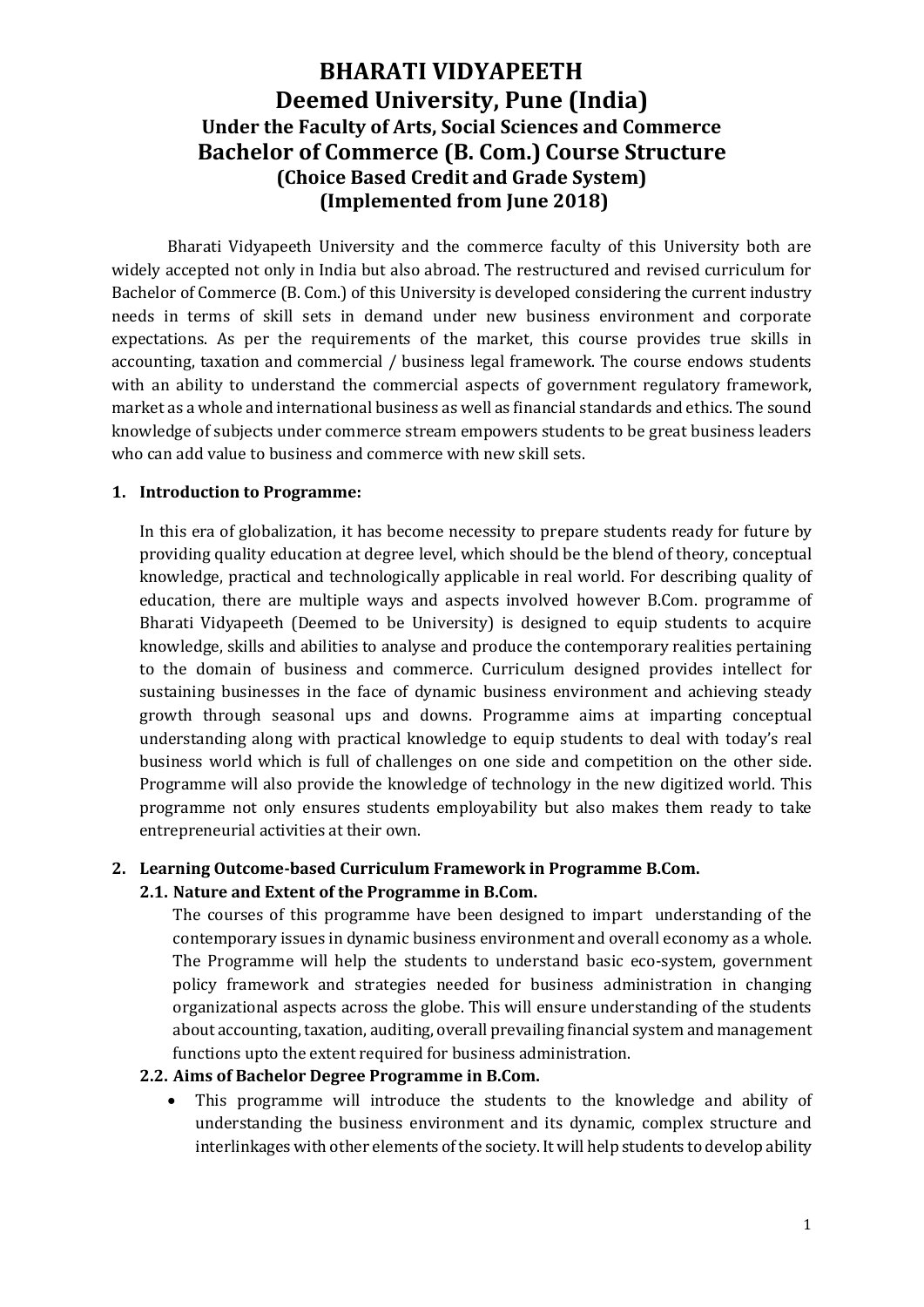and competency required for problem-solving and decision making approach towards real life business situations.

• This degree programme will nurture an attitude and character that will help students emerge as responsible and technologically efficient leader not only ensuring employability but also the business owners.

#### **3. Graduate Attributes in B.Com.**

After completing this programme, the students will be able to prepare a mindset by developing following attributes, qualities and skills:

### **Disciplinary Knowledge**:

The curriculum of B.Com. course exposes the students to understand the knowledge of accounting, taxation, auditing, cost and management accounting, finance, principles of management, marketing, economics, international economics, corporate and business laws, etc. The students will understand use of theoretical knowledge for handling issues in the dynamic business environment and will also help businesses to find solutions thereof.

### **Critical Thinking**:

The graduates of this programme will be trained to develop skills needed for critical thinking and applying them for problem-solving. Students shall understand the ways that will help them to deal with real life situations through business case-studies. Programme wil help students to build ability to think critically and analyse complex business issues and problems, **Communication Skills**:

The teaching learning pedagogies used in the programme make the students capable enough to deliver and communicate information effectively with a mark.

#### **Cooperation/Team Work:**

The curriculum also inculcates in the young minds the qualities of teamwork, cooperation and solidarity which can be seen as a vision of the current business world though full of competition. The courses included in the programme teach the students to cultivate such characteristics keeping the larger societal goal in mind.

#### **Research Related Skills:**

The curriculum planning of B.Com. programme not only fills into the students the skillset and competence required to maintain the national standards but also makes them competent enough to be capable of understanding international frameworks keeping in view research aspects in consideration. The courses make them understand the need of the current business world and make them capable to look at various aspects from global perspective.

#### **Moral and Ethical Awareness:**

The courses also involve training the students to check unethical practices, mis representation and manipulation of information in order to avoid problems arising in day to day business activities.

#### **Lifelong Learning**:

This course broadens the horizons of the students by making them understand the intricacies of the business world and overall the economics of the country as well as the world. This learning makes them intrusive to raise concerns and act accordingly. The curriculum is designed in such a way that the students are driven to develop an attitude of life-long learning. **Information/Digital literacy:**

This programme enables the students to be technologically updated as it has courses like computerized accounting system, computer applications etc. which not only make them work using software but also makes them independent enough in this world of digitization. In all the courses, wherever applicable and possible, components related to technological changes have been incorporated which not only makes them digitally literate but also makes them aware of various cyber-crimes and how to take precautionary measures.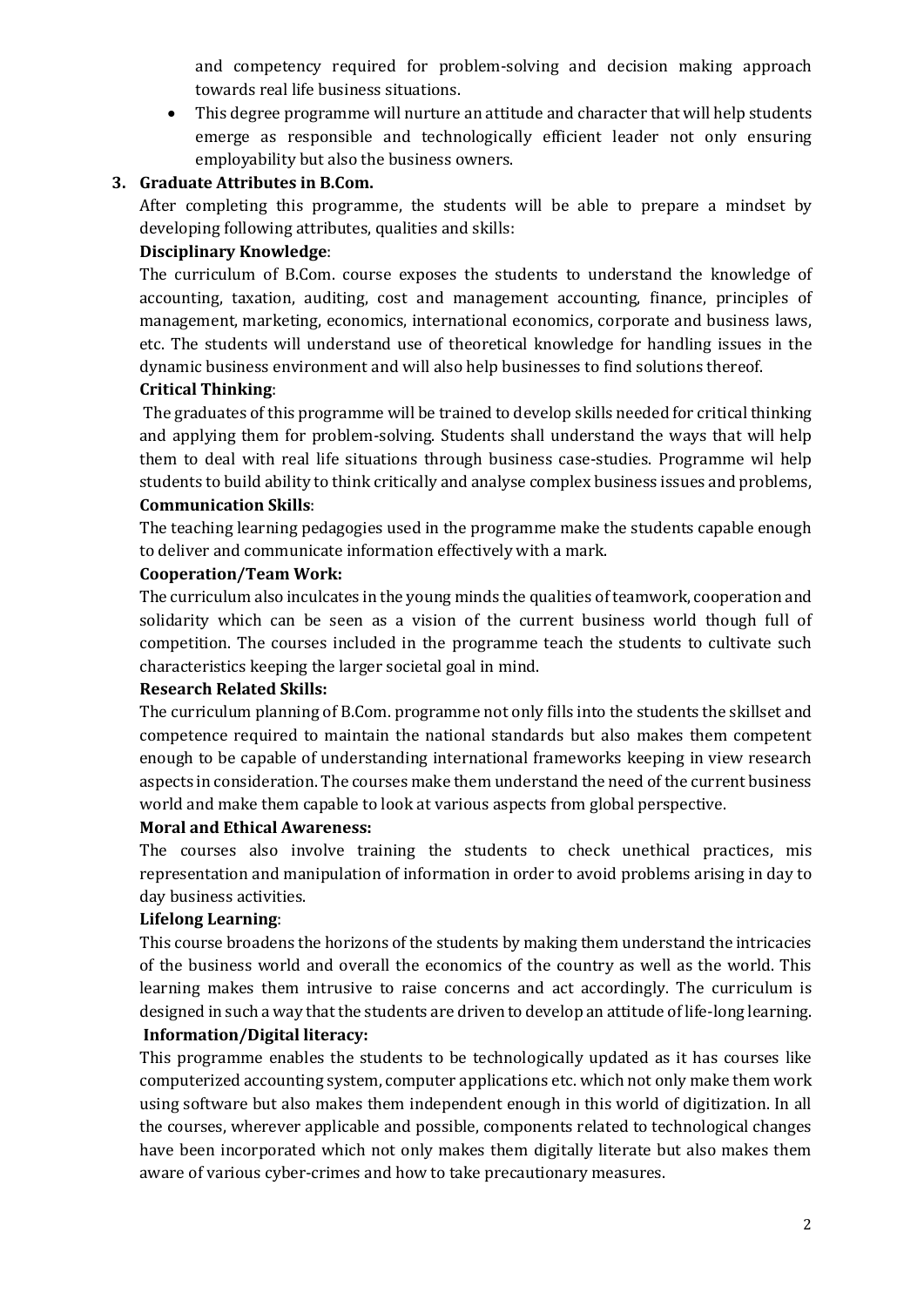### **Multicultural Competence:**

The courses of this programme give a global perspective to the students such that they will be able to integrate national values and beliefs with international culture and competence. Reflective Thinking This programme enables the student to analyse the situation objectively and give effective arguments and judgments on the basis of the analysis being done. This programme teaches the student how to move sequentially in order to solve a problem effectively.

### **Scientific reasoning**:

This programme enables the students to think of a given problem or situation from different perspectives like economic, financial, social, national, global etc. and broadens the horizon of their thought processes. It not only helps the students add dimensions to its decision making but also in reaching to inclusive conclusions.

### **4. Qualification Descriptors for Graduates B.Com.**

As commerce is considered as an area where we tend to study different aspects that impact the business world like social, political, legal, economic, etc., the qualification descriptors for a B.Com. programme include the following:

- demonstration of deeper understanding of business world both from theoretical and practical perspective
- application of knowledge to comprehend the dynamism of the corporate world and its impact on the economy from various perspectives.
- demonstration of comprehensive knowledge of various procedures and the procedural glitches that can affect the working of an organization.
- application of one's disciplinary knowledge pertaining to theories and principles to find solution to problems of business world.
- conversance with working on qualitative as well as quantitative data, along with working on some software in order to familiarize them with the interpretations of results and coming to sound conclusions through critical judgments.
- demonstration of multidisciplinary approach towards commerce as it originates from the discipline of economics, politics, law, mathematics, etc.
- comprehensive knowledge about current topics and the scholarly research pertaining to chosen areas, also techniques and skills required to comprehend the contemporary issues.

### 5. **Programme Learning Outcomes for B.Com.**

B.Com. programme aims to equip students with the knowledge, skills and attitude to meet the challenges of the modern-day business organizations. The curriculum of B.Com. degree provides a carefully selected subject combination of Accounting, Economics, Finance, Management, Tax, Marketing and Corporate Law and other business-related subjects. The programme aims to nurture the students in intellectual, personal, interpersonal and social skills with a focus on Holistic Education and development to make informed and ethical decisions and equips graduates with the skills required to lead management position. This programme brings out reflective and scientific thinking in the students which makes them inquisitive and curious to get deep insights of the business world and tackle the complex situations with much knowledge and wisdom.

#### 6. **Eligibility for Admission:**

A candidate who has passed the Higher Secondary School Certificate Examination in Commerce or Science of the Maharashtra State Secondary and Higher Secondary Board or an equivalent of any other Statutory Board or University with English as a passing subject will be admitted to the first year of this course.

7. **Intake Capacity:** The intake capacity for the course will be 360 students every year.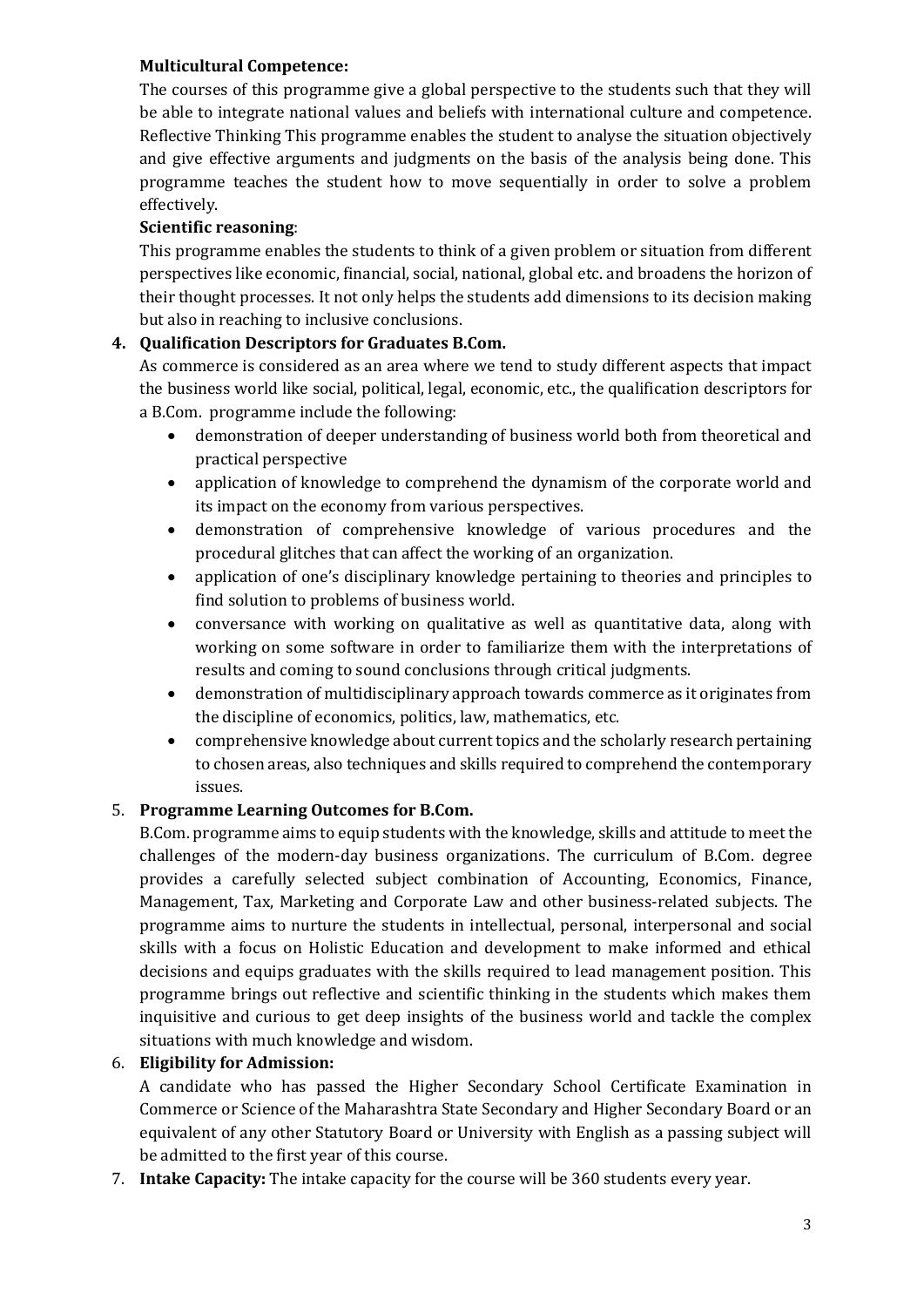#### **8. Course Structure and Scheme of Credits of B. Com. Course:**

The B. Com. programme will be of three years duration consisting of six semesters and of minimum 158 credits: Semester I (28 Credits), Semester II (30 Credits), Semester III (26 Credits), and Semester IV (24 Credits) Semester V (26 Credits), and Semester VI (24 Credits). In Semester I and II there will be seven theory papers (Core and Elective Courses) and Semester III to VI, there will be six theory papers (Core and Elective Courses) of 4 credits each. In addition, there will be one theory course (Ability enhancement or skill in enhancement course) each in Semester II, Semester III and Semester V of 2 credits each. All 38 (Core and Elective Courses) papers will have 100 marks each out of which 40 marks will be for Continuous Assessment and 60 marks for University Examination. All Ability enhancement or skill in enhancement courses will have 50 marks each out of which 20 marks will be for Continuous Assessment and 30 marks for University Examination. Thus, B. Com. Degree examination, six Semesters shall be of 3950 marks and of 158 credits altogether.

| Sr.            | Semester           | <b>Total Credits</b> | <b>Total Marks</b> |
|----------------|--------------------|----------------------|--------------------|
| 1              | Semester I         | 28                   | 700                |
| $\overline{2}$ | Semester II        | 30                   | 750                |
| 3              | Semester III       | 26                   | 650                |
| 4              | Semester IV        | 24                   | 600                |
| 5              | Semester V         | 26                   | 650                |
| 6              | Semester VI        | 24                   | 600                |
|                | <b>Grand Total</b> | 158                  | 3950               |

A student joining B. Com. Course should note that subjects in Core Courses are compulsory. In addition, he has to offer any subject or any one group from the Elective Courses. Fundamental Course is compulsory for all the students.

The following shall be the course structure:

#### **Semester I**

|                     |                               |                       | Title of the<br>Paper            |                |                | <b>Exam</b>                 | <b>Maximum Marks</b> |                  |                |       |  |
|---------------------|-------------------------------|-----------------------|----------------------------------|----------------|----------------|-----------------------------|----------------------|------------------|----------------|-------|--|
| <b>Semeste</b><br>r | <b>Subject</b><br><b>Type</b> | <b>Course</b><br>Code |                                  | Hrs/<br>Week   | <b>Credit</b>  | $\blacksquare$<br>Hour<br>S | CA                   | Uni.<br>Exa<br>m | Practi<br>-cal | Total |  |
|                     |                               | C101                  | Compulsory<br>English I          | 4              | $\overline{4}$ | 3                           | 40                   | 60               | $- -$          | 100   |  |
|                     | Core<br>Courses               | C <sub>108</sub>      | Financial<br><b>Accounting I</b> | 4              | $\overline{4}$ | 3                           | 40                   | 60               | $- -$          | 100   |  |
|                     |                               | C104                  | <b>Business</b><br>Economics I   | $\overline{4}$ | 4              | 3                           | 40                   | 60               | $- -$          | 100   |  |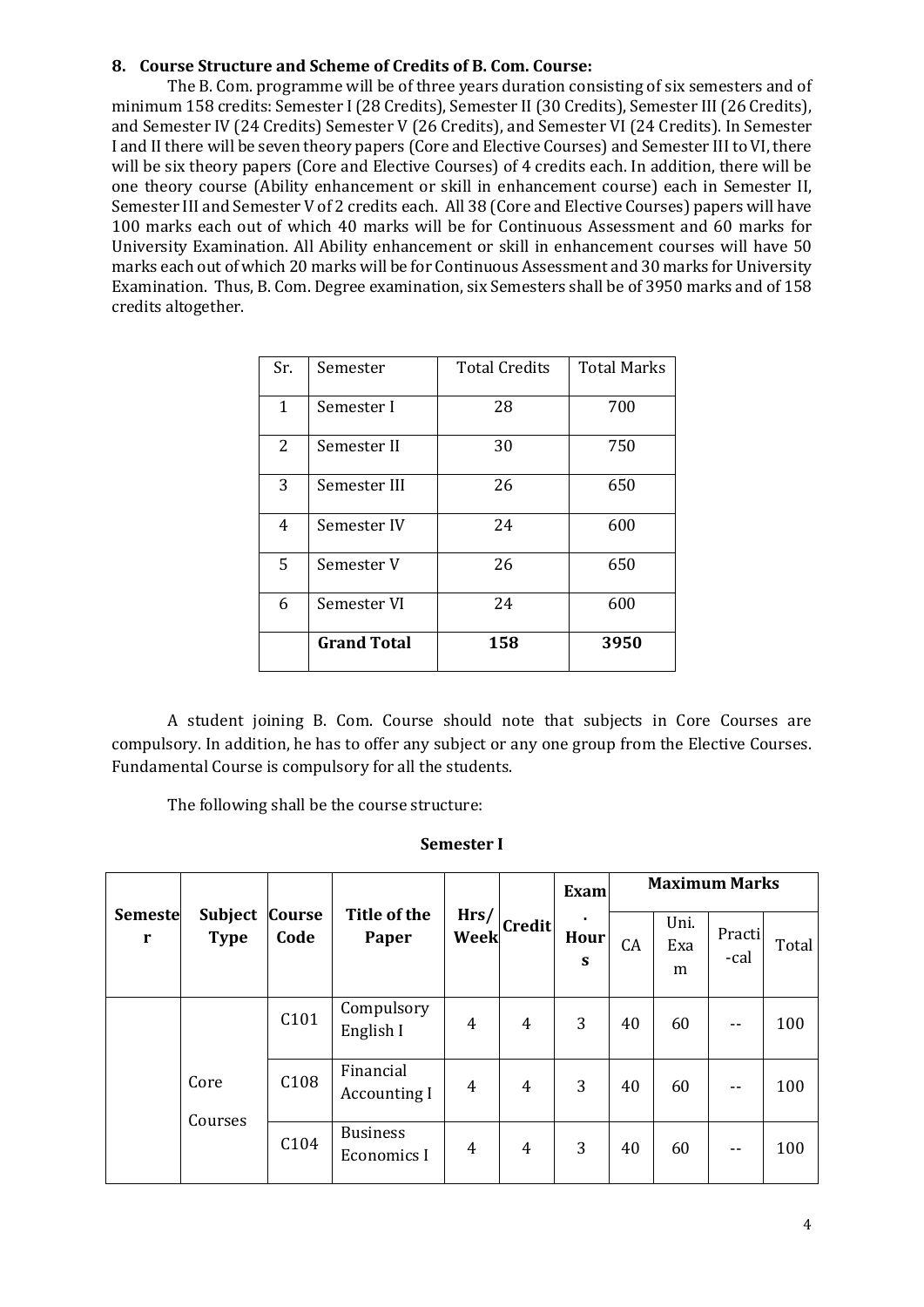|                |                     | C105                  | Geography<br>of Resources<br>I                   | $\overline{4}$ | $\overline{4}$ | 3 | 40 | 60 |    | 100 |
|----------------|---------------------|-----------------------|--------------------------------------------------|----------------|----------------|---|----|----|----|-----|
|                |                     |                       | To choose any one of the following:              |                |                |   |    |    |    |     |
|                |                     | C10<br>6              | <b>Business</b><br>Mathematics<br>& Statistics I | $\overline{4}$ | $\overline{4}$ | 3 | 40 | 60 |    | 100 |
|                |                     | C10<br>$\overline{7}$ | Computer<br>Application in<br><b>Business I</b>  | $\overline{4}$ | $\overline{4}$ | 3 | 40 | 60 |    | 100 |
|                |                     |                       | To choose any one of the following:              |                |                |   |    |    |    |     |
|                | Elective<br>Courses | C11<br>$\mathbf{1}$   | Corporate<br>Law I                               | $\overline{4}$ | $\overline{4}$ | 3 | 40 | 50 | 10 | 100 |
|                |                     | C12<br>$\mathbf{1}$   | Banking and<br>Insurance I                       | $\overline{4}$ | $\overline{4}$ | 3 | 40 | 50 | 10 | 100 |
| <b>Semeste</b> |                     | C13<br>$\mathbf{1}$   | Marketing I                                      | $\overline{4}$ | 4              | 3 | 40 | 50 | 10 | 100 |
| r I            |                     |                       | To choose any one of the following:              |                |                |   |    |    |    |     |
|                |                     | C10<br>$\overline{2}$ | Additional<br>English I                          | $\overline{4}$ | $\overline{4}$ | 3 | 40 | 60 |    | 100 |
|                |                     | C10<br>3              | Marathi I                                        | $\overline{4}$ | $\overline{4}$ | 3 | 40 | 60 | -- | 100 |

## **Semester II**

|                                |                               |                  |                                         |                |               |                      | <b>Maximum Marks</b> |                  |                |       |  |
|--------------------------------|-------------------------------|------------------|-----------------------------------------|----------------|---------------|----------------------|----------------------|------------------|----------------|-------|--|
| <b>Semeste</b><br>$\mathbf{r}$ | <b>Subject</b><br><b>Type</b> | Cours<br>e Code  | Title of the<br>Paper                   | Hrs/<br>Week   | <b>Credit</b> | Exam<br><b>Hours</b> | CA                   | Uni.<br>Exa<br>m | Practi<br>-cal | Total |  |
|                                |                               | C201             | Compulsory<br>English II                | 4              | 4             | 3                    | 40                   | 60               |                | 100   |  |
| <b>Semeste</b><br>r II         | Core<br>Courses               | C <sub>208</sub> | Financial<br>Accounting<br>$\mathbf{I}$ | $\overline{4}$ | 4             | 3                    | 40                   | 60               | $- -$          | 100   |  |
|                                |                               | C204             | <b>Business</b><br><b>Economics II</b>  | 4              | 4             | 3                    | 40                   | 60               | $- -$          | 100   |  |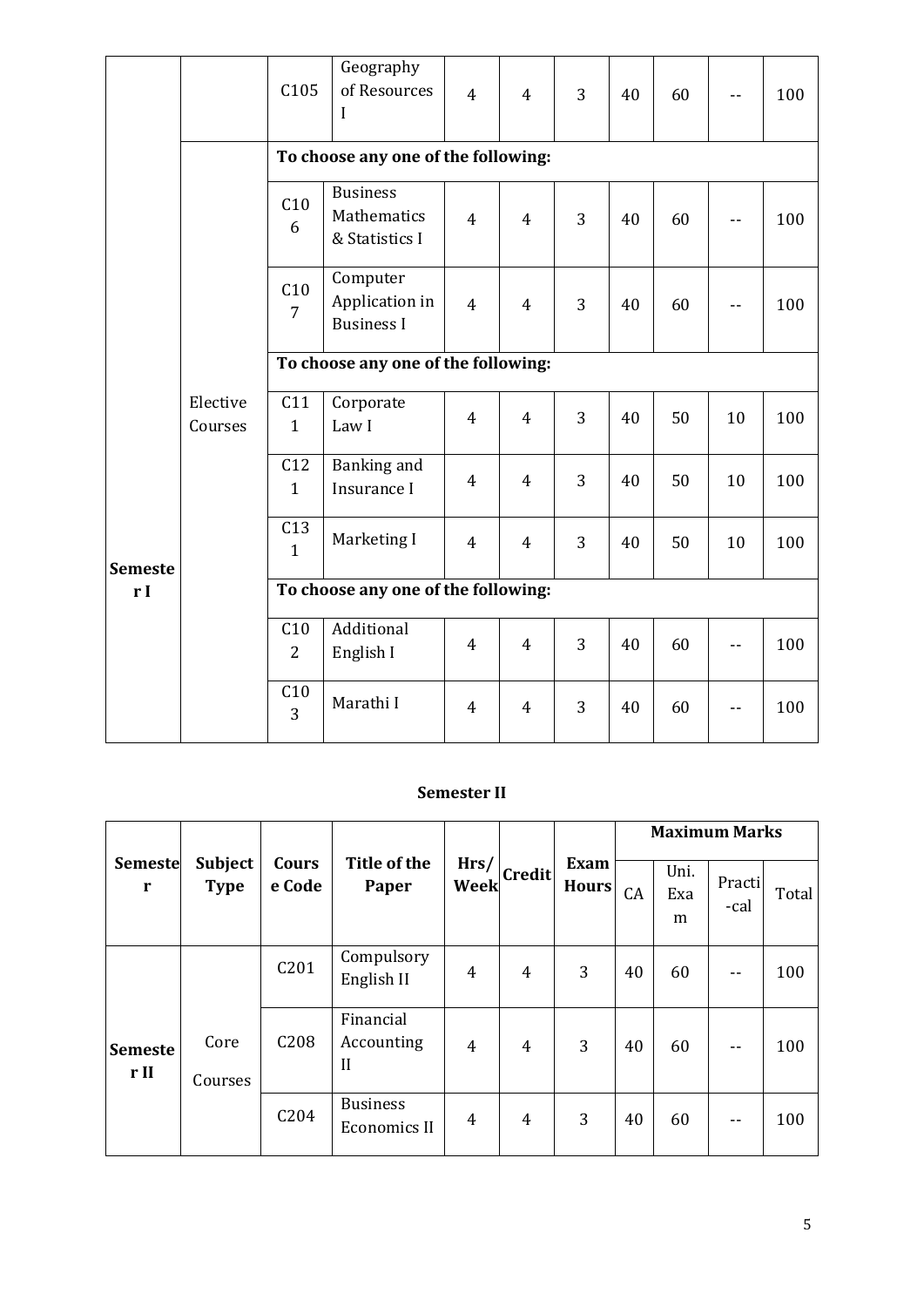|                                    | C205             | Geography<br>of Resources<br>II                   | $\overline{4}$ | $\overline{4}$ | 3              | 40 | 60 |     | 100 |
|------------------------------------|------------------|---------------------------------------------------|----------------|----------------|----------------|----|----|-----|-----|
|                                    |                  | To choose any one of the following:               |                |                |                |    |    |     |     |
|                                    | C <sub>206</sub> | <b>Business</b><br>Mathematics<br>& Statistics II | $\overline{4}$ | $\overline{4}$ | 3              | 40 | 60 |     | 100 |
|                                    | C207             | Computer<br>Application in<br><b>Business II</b>  | $\overline{4}$ | 4              | 3              | 40 | 60 |     | 100 |
|                                    |                  | To choose any one of the following:               |                |                |                |    |    |     |     |
| Elective<br>Courses                | C211             | Corporate<br>Law II                               | 4              | $\overline{4}$ | 3              | 40 | 50 | 10  | 100 |
|                                    | C221             | Banking and<br><b>Insurance II</b>                | $\overline{4}$ | 4              | 3              | 40 | 50 | 10  | 100 |
|                                    | C <sub>231</sub> | Marketing II                                      | $\overline{4}$ | $\overline{4}$ | 3              | 40 | 50 | 10  | 100 |
|                                    |                  | To choose any one of the following:               |                |                |                |    |    |     |     |
|                                    | C202             | Additional<br>English II                          | $\overline{4}$ | 4              | 3              | 40 | 60 | --  | 100 |
|                                    | C <sub>203</sub> | Marathi II                                        | $\overline{4}$ | $\overline{4}$ | 3              | 40 | 60 | $-$ | 100 |
| Skill<br>Enhance<br>ment<br>Course | <b>SEC</b><br>21 | <b>Basics</b> of<br>Information<br>Technology     | $\overline{2}$ | $\overline{2}$ | $\overline{2}$ | 20 | 30 |     | 50  |

#### **Semester III**

|                             |                         |                |                                  |              |                | <b>Exam</b>            | <b>Maximum Marks</b> |                  |                |       |  |
|-----------------------------|-------------------------|----------------|----------------------------------|--------------|----------------|------------------------|----------------------|------------------|----------------|-------|--|
| <b>Semeste</b><br>${\bf r}$ | <b>Subjec</b><br>t Type | Course<br>Code | Title of the<br>Paper            | Hrs/<br>Week | <b>Credit</b>  | $\bullet$<br>Hour<br>S | CA                   | Uni.<br>Exa<br>m | Practi<br>-cal | Total |  |
|                             |                         | C308           | Corporate<br><b>Accounting I</b> | 4            | $\overline{4}$ | 3                      | 40                   | 60               | --             | 100   |  |
|                             | Core<br>Course<br>S     | C309           | Communicat<br>ion Skills I       | 4            | 4              | 3                      | 40                   | 60               | --             | 100   |  |
|                             |                         | C310           | Principles of<br><b>Business</b> | 4            | 4              | 3                      | 40                   | 60               | --             | 100   |  |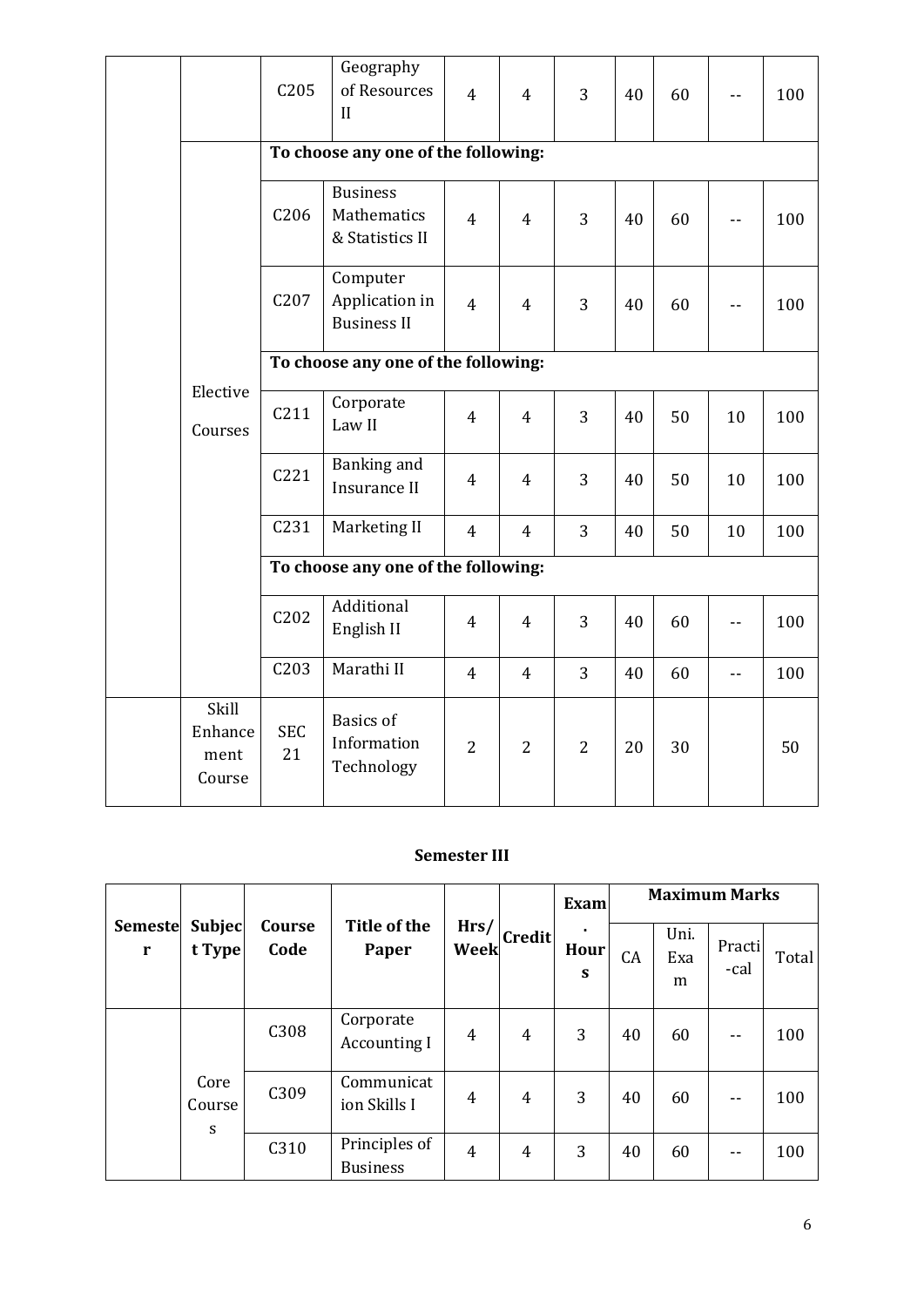|                |                             |                                     | Management<br>I                                    |                |                |                |    |    |    |     |  |  |
|----------------|-----------------------------|-------------------------------------|----------------------------------------------------|----------------|----------------|----------------|----|----|----|-----|--|--|
|                |                             | C304                                | <b>Business</b><br>Economics<br>III                | $\overline{4}$ | $\overline{4}$ | 3              | 40 | 60 |    | 100 |  |  |
|                |                             |                                     | To choose any one of the following:                |                |                |                |    |    |    |     |  |  |
|                |                             | C311                                | Corporate<br>Law III                               | $\overline{4}$ | $\overline{4}$ | 3              | 40 | 50 | 10 | 100 |  |  |
|                |                             | C321                                | Banking and<br>Insurance III                       | $\overline{4}$ | $\overline{4}$ | 3              | 40 | 50 | 10 | 100 |  |  |
| <b>Semeste</b> |                             | C331                                | Marketing<br>III                                   | $\overline{4}$ | $\overline{4}$ | 3              | 40 | 50 | 10 | 100 |  |  |
|                |                             | To choose any one of the following: |                                                    |                |                |                |    |    |    |     |  |  |
|                | Electi<br>ve<br>Cours<br>es | C341                                | Cost &<br>Management<br>Accounting<br>I            | 4              | $\overline{4}$ | 3              | 40 | 50 | 10 | 100 |  |  |
| r III          |                             |                                     |                                                    |                |                |                |    |    |    |     |  |  |
|                |                             | C351                                | <b>Business</b><br>Entrepreneu<br>r-ship I         | $\overline{4}$ | $\overline{4}$ | 3              | 40 | 50 | 10 | 100 |  |  |
|                |                             | C361                                | E-Commerce<br>I                                    | $\overline{4}$ | $\overline{4}$ | 3              | 40 | 50 | 10 | 100 |  |  |
|                |                             | C371                                | <b>Business</b><br>Administratio<br>n <sub>I</sub> | $\overline{4}$ | $\overline{4}$ | 3              | 40 | 50 | 10 | 100 |  |  |
|                | Skill                       |                                     |                                                    |                |                |                |    |    |    |     |  |  |
|                | Enhanc<br>ement<br>Course   | <b>SEC 31</b>                       | Women<br>Empowerme<br>nt & Social<br>Justice       | $\overline{2}$ | $\overline{2}$ | $\overline{2}$ | 20 | 30 |    | 50  |  |  |

#### **Semester IV**

|  |  | $-$ | <b>Maximum Marks</b> |
|--|--|-----|----------------------|
|  |  |     |                      |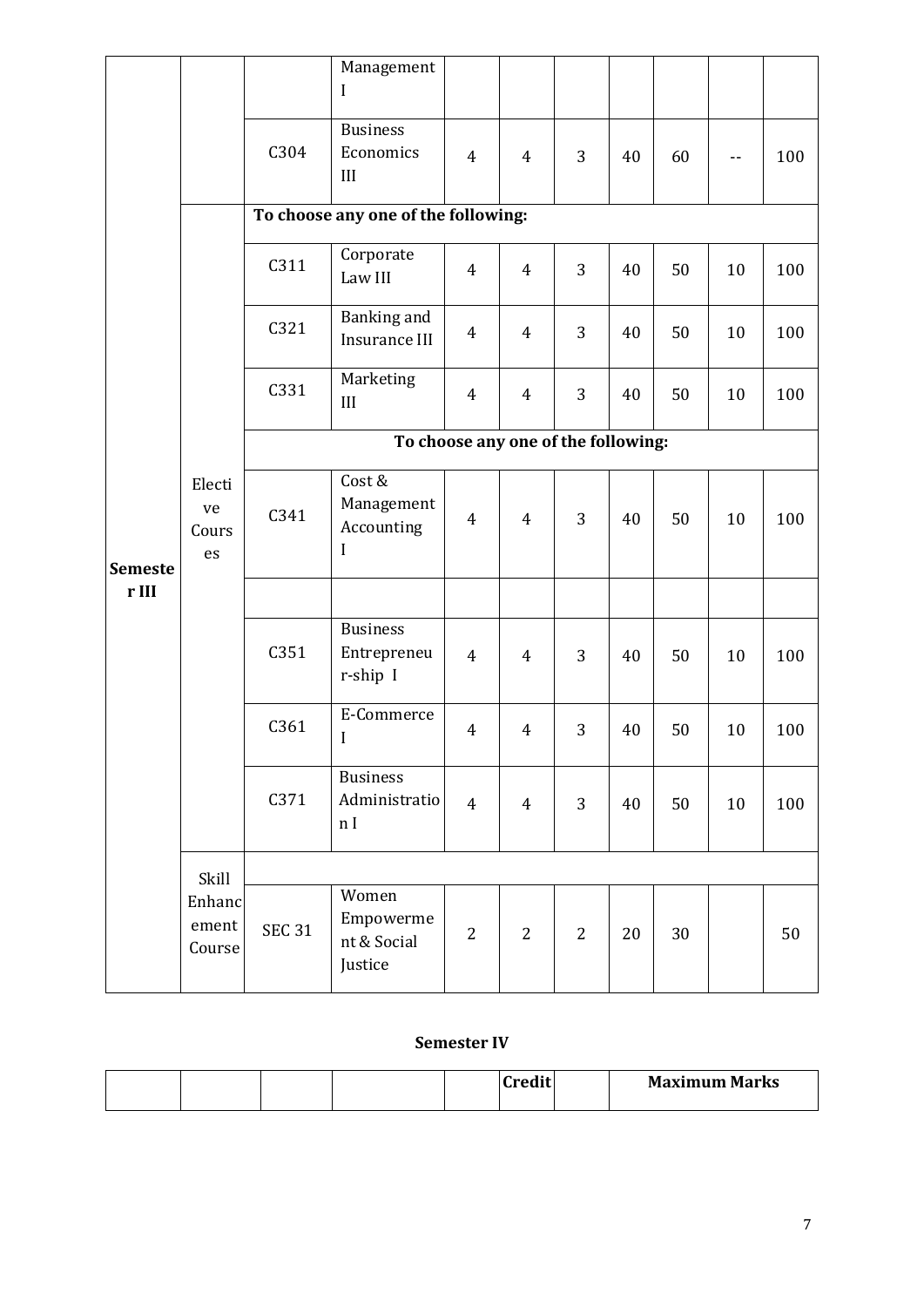| <b>Semeste</b><br>$\mathbf r$ | Subject<br><b>Type</b> | Cours<br>e Code  | Title of the<br>Paper                                 | Hrs/<br>Week   |                | <b>Exam</b><br>Hour<br>${\bf S}$ | CA | Uni.<br>Exa<br>m | Practi<br>-cal           | Total |
|-------------------------------|------------------------|------------------|-------------------------------------------------------|----------------|----------------|----------------------------------|----|------------------|--------------------------|-------|
|                               |                        | C408             | Corporate<br>Accounting<br>$\mathbf{I}$               | $\overline{4}$ | $\overline{4}$ | 3                                | 40 | 60               |                          | 100   |
|                               |                        | C409             | Communicat<br>ion Skills II                           | $\overline{4}$ | $\overline{4}$ | 3                                | 40 | 60               |                          | 100   |
|                               | Core<br>Courses        | C410             | Principles of<br><b>Business</b><br>Managemen<br>t II | $\overline{4}$ | $\overline{4}$ | 3                                | 40 | 60               | $\overline{\phantom{a}}$ | 100   |
|                               |                        | C404             | <b>Business</b><br>Economics<br>IV                    | $\overline{4}$ | $\overline{4}$ | 3                                | 40 | 60               | --                       | 100   |
|                               |                        |                  | To choose any one of the following:                   |                |                |                                  |    |                  |                          |       |
|                               |                        | C411             | Corporate<br>Law IV                                   | $\overline{4}$ | $\overline{4}$ | 3                                | 40 | 50               | 10                       | 100   |
|                               |                        | C421             | Banking and<br>Insurance IV                           | 4              | 4              | 3                                | 40 | 50               | 10                       | 100   |
|                               |                        | C431             | Marketing IV                                          | $\overline{4}$ | 4              | 3                                | 40 | 50               | 10                       | 100   |
|                               |                        |                  | To choose any one of the following:                   |                |                |                                  |    |                  |                          |       |
|                               | Elective<br>Courses    | C441             | Cost &<br>Management<br>Accounting II                 | $\overline{4}$ | $\overline{4}$ | 3                                | 40 | 50               | $10\,$                   | 100   |
| <b>Semeste</b><br>r IV        |                        | C451             | <b>Business</b><br>Entrepreneur<br>ship II            | $\overline{4}$ | $\overline{4}$ | 3                                | 40 | 50               | $10\,$                   | 100   |
|                               |                        | C <sub>461</sub> | E-Commerce<br>$\mathbf{I}$                            | $\overline{4}$ | $\overline{4}$ | 3                                | 40 | 50               | 10                       | 100   |
|                               |                        | C471             | <b>Business</b><br>Administratio<br>$n$ II            | $\overline{4}$ | $\overline{4}$ | 3                                | 40 | 50               | $10\,$                   | 100   |

# **Environmental Studies Course Examination ( S.Y.B.Com)**

As per the order of Hon.'ble Supreme Court of India, the course 'Environmental Studies' is compulsory for every undergraduate student. The college is implementing this module course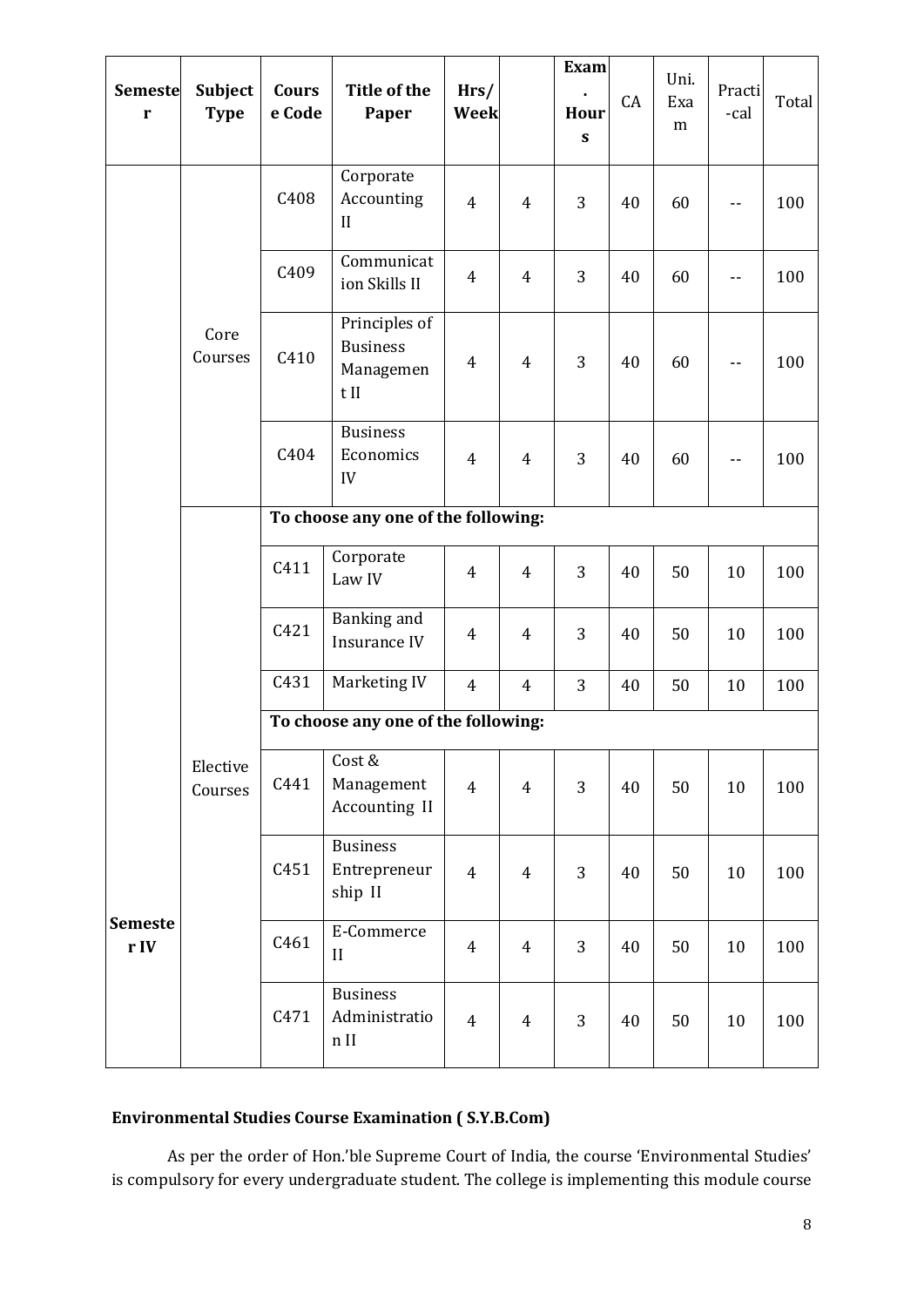in Environment Studies in the second year of all degree courses. There will be 2 lectures per week. The examination will be conducted at the end of Semester IV and will carry 50 marks. These marks will be converted into the grade accordingly. This grade will be mentioned in the degree grade sheet. If any student fails in this course, the result of his/her degree course will be withheld by the university.

|                     |                        | <b>Cours</b>          | <b>Title of the</b><br>Hrs/<br>Week<br>Paper    |                | <b>Exam</b>    | <b>Maximum Marks</b> |    |                  |                |       |  |
|---------------------|------------------------|-----------------------|-------------------------------------------------|----------------|----------------|----------------------|----|------------------|----------------|-------|--|
| <b>Semeste</b><br>r | Subject<br><b>Type</b> | e<br>Code             |                                                 |                | Credit         | Hour<br>${\bf S}$    | CA | Uni.<br>Exa<br>m | Practi<br>-cal | Total |  |
|                     | Core                   | C508                  | Corporate<br>Accounting<br>III                  | $\overline{4}$ | $\overline{4}$ | 3                    | 40 | 60               | --             | 100   |  |
|                     | Courses                | C512                  | Internationa<br>l Economics<br>I                | $\overline{4}$ | $\overline{4}$ | 3                    | 40 | 60               |                | 100   |  |
|                     |                        |                       | To choose any one of the following:             |                |                |                      |    |                  |                |       |  |
|                     |                        | C513                  | Auditing &<br><b>Taxation I</b>                 | $\overline{4}$ | $\overline{4}$ | 3                    | 40 | 60               |                | 100   |  |
|                     |                        | C504                  | <b>Business</b><br>Regulatory<br>Framework<br>I | $\overline{4}$ | $\overline{4}$ | 3                    | 40 | 60               |                | 100   |  |
| <b>Semester</b>     |                        |                       | To choose any one of the following:             |                |                |                      |    |                  |                |       |  |
| $\mathbf{V}$        |                        | C511                  | Corporate<br>Law V                              | $\overline{4}$ | $\overline{4}$ | 3                    | 40 | 50               | 10             | 100   |  |
|                     | Elective<br>Courses    | C521                  | Banking and<br>Insurance V                      | $\overline{4}$ | $\overline{4}$ | 3                    | 40 | 50               | 10             | 100   |  |
|                     |                        | C531                  | Marketing V                                     | $\overline{4}$ | 4              | 3                    | 40 | 50               | 10             | 100   |  |
|                     |                        |                       | To choose any one Group of the following:       |                |                |                      |    |                  |                |       |  |
|                     |                        | <b>Group A</b>        |                                                 |                |                |                      |    |                  |                |       |  |
|                     |                        | C54<br>$\mathbf{1}$   | Cost &<br>Management<br><b>Accounting III</b>   | $\overline{4}$ | $\overline{4}$ | 3                    | 40 | 50               | 10             | 100   |  |
|                     |                        | C54<br>$\overline{2}$ | Cost &<br>Management<br><b>Accounting IV</b>    | $\overline{4}$ | $\overline{4}$ | 3                    | 40 | 50               | 10             | 100   |  |

#### **Semester V**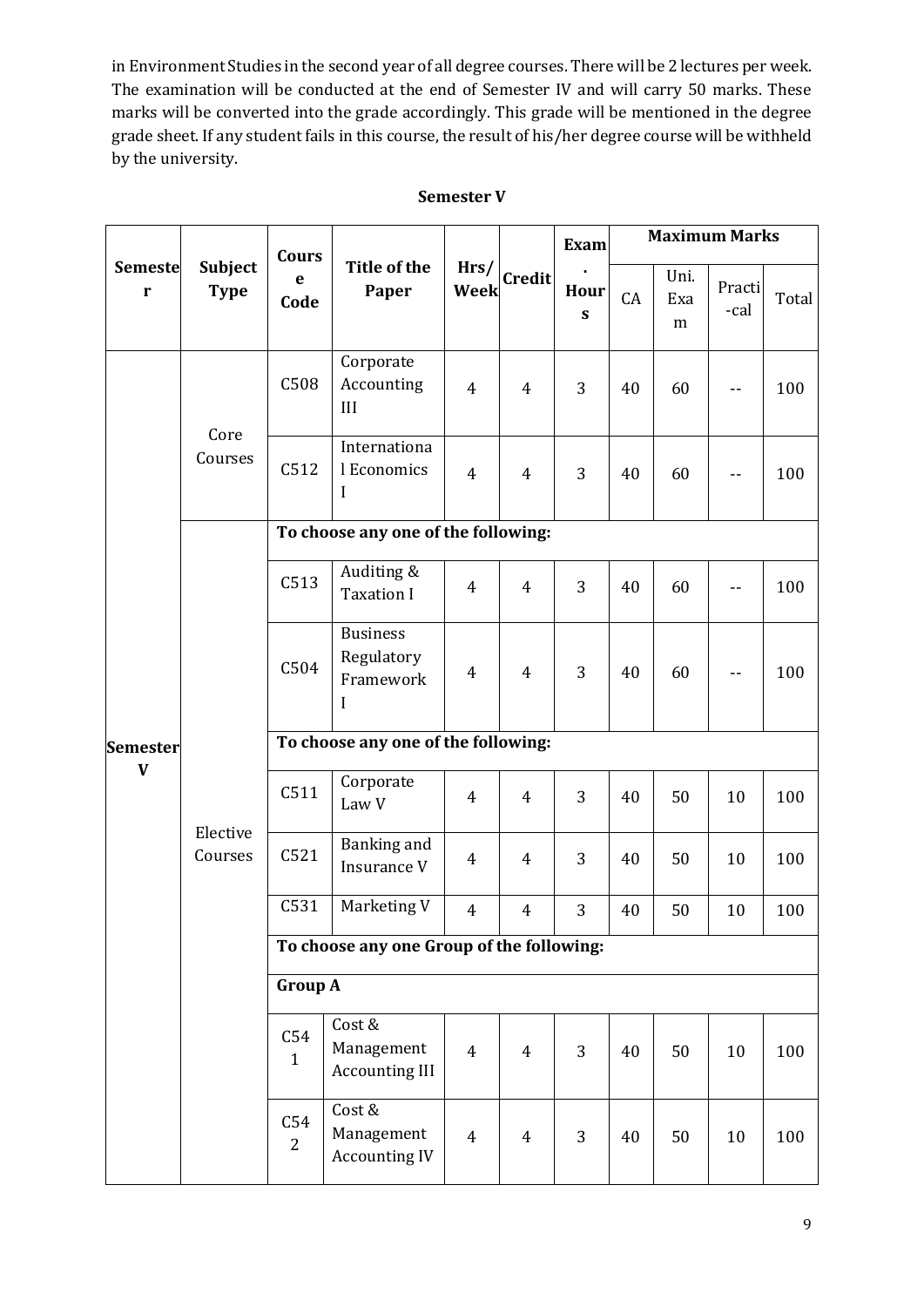|                                   |                         | <b>Group B</b>                                 |                |                |                |    |    |        |     |  |
|-----------------------------------|-------------------------|------------------------------------------------|----------------|----------------|----------------|----|----|--------|-----|--|
|                                   | C55<br>$\mathbf{1}$     | <b>Business</b><br>Entrepreneur<br>-ship III   | $\overline{4}$ | $\overline{4}$ | 3              | 40 | 50 | 10     | 100 |  |
|                                   | C55<br>$\boldsymbol{2}$ | <b>Business</b><br>Entrepreneur<br>-ship IV    | $\overline{4}$ | $\overline{4}$ | 3              | 40 | 50 | 10     | 100 |  |
|                                   | <b>Group C</b>          |                                                |                |                |                |    |    |        |     |  |
|                                   | C56<br>$\mathbf{1}$     | E-Commerce<br>III                              | 4              | $\overline{4}$ | 3              | 40 | 50 | 10     | 100 |  |
|                                   | C56<br>$\overline{2}$   | E-Commerce<br>IV                               | $\overline{4}$ | $\overline{4}$ | 3              | 40 | 50 | 10     | 100 |  |
|                                   | <b>Group D</b>          |                                                |                |                |                |    |    |        |     |  |
|                                   | C57<br>$\mathbf{1}$     | <b>Business</b><br>Administratio<br>n III      | $\overline{4}$ | $\overline{4}$ | 3              | 40 | 50 | 10     | 100 |  |
|                                   | C57<br>2                | <b>Business</b><br>Administratio<br>n IV       | $\overline{4}$ | $\overline{4}$ | 3              | 40 | 50 | $10\,$ | 100 |  |
|                                   |                         | This paper is compulsory for all the students. |                |                |                |    |    |        |     |  |
| Ability<br>enhancem<br>ent course | <b>UGF</b><br>33        | Soft Skills                                    | $\overline{2}$ | $\overline{2}$ | $\overline{2}$ | 20 | 30 |        | 50  |  |

### **Semester VI**

|                                |                               |                 |                                        |              |               | <b>Exam</b>                 | <b>Maximum Marks</b> |                  |                |       |  |
|--------------------------------|-------------------------------|-----------------|----------------------------------------|--------------|---------------|-----------------------------|----------------------|------------------|----------------|-------|--|
| <b>Semeste</b><br>$\mathbf{r}$ | <b>Subject</b><br><b>Type</b> | Cours<br>e Code | Title of the<br>Paper                  | Hrs/<br>Week | <b>Credit</b> | $\blacksquare$<br>Hour<br>S | CA                   | Uni.<br>Exa<br>m | Practi<br>-cal | Total |  |
|                                | Core<br>Courses               | C608            | Corporate<br>Accounting<br>IV          | 4            | 4             | 3                           | 40                   | 60               |                | 100   |  |
|                                |                               | C604            | Internationa<br>l Economics<br>$_{II}$ | 4            | 4             | 3                           | 40                   | 60               |                | 100   |  |
|                                |                               |                 | To choose any one of the following:    |              |               |                             |                      |                  |                |       |  |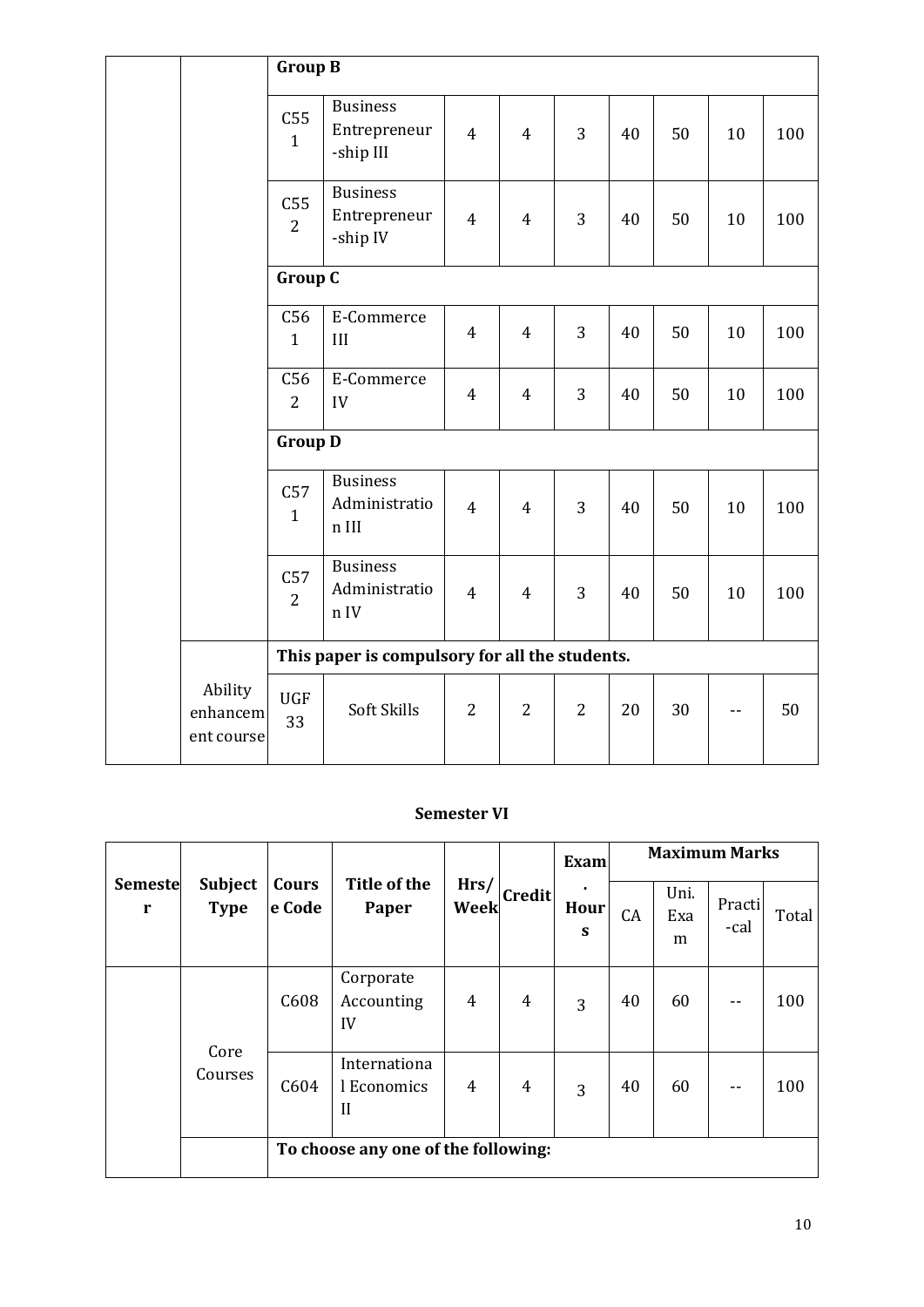|                        |                     | Auditing &<br>C612<br><b>Taxation II</b>                              |                                            | $\overline{4}$ | $\overline{4}$ | 3 | 40 | 60 |    | 100 |  |
|------------------------|---------------------|-----------------------------------------------------------------------|--------------------------------------------|----------------|----------------|---|----|----|----|-----|--|
|                        |                     | <b>Business</b><br>Regulatory<br>C613<br>Framework<br>II              |                                            | $\overline{4}$ | $\overline{4}$ | 3 | 40 | 60 |    | 100 |  |
|                        |                     | To choose any one of the following:                                   |                                            |                |                |   |    |    |    |     |  |
|                        |                     | C611                                                                  | Corporate<br>Law VI                        | $\overline{4}$ | $\overline{4}$ | 3 | 40 | 50 | 10 | 100 |  |
|                        |                     | C621                                                                  | Banking and<br>Insurance VI                | $\overline{4}$ | $\overline{4}$ | 3 | 40 | 50 | 10 | 100 |  |
|                        | Elective<br>Courses | C631                                                                  | Marketing<br>VI                            | $\overline{4}$ | $\overline{4}$ | 3 | 40 | 50 | 10 | 100 |  |
|                        |                     | To choose any one Group of the following:                             |                                            |                |                |   |    |    |    |     |  |
|                        |                     | <b>Group A</b>                                                        |                                            |                |                |   |    |    |    |     |  |
| <b>Semeste</b><br>r VI |                     | Cost &<br>C64<br>Management<br>$\mathbf{1}$<br><b>Accounting V</b>    |                                            | $\overline{4}$ | $\overline{4}$ | 3 | 40 | 50 | 10 | 100 |  |
|                        |                     | Cost &<br>C64<br>Management<br>$\overline{2}$<br><b>Accounting VI</b> |                                            | $\overline{4}$ | $\overline{4}$ | 3 | 40 | 50 | 10 | 100 |  |
|                        |                     | <b>Group B</b>                                                        |                                            |                |                |   |    |    |    |     |  |
|                        |                     | C65<br>$\mathbf{1}$                                                   | Business<br>Entrepreneur<br>ship V         |                | $\overline{4}$ | 3 | 40 | 50 | 10 | 100 |  |
|                        |                     | C65<br>$\overline{2}$                                                 | <b>Business</b><br>Entrepreneur<br>ship VI |                | $\overline{4}$ | 3 | 40 | 50 | 10 | 100 |  |
|                        |                     | Group C                                                               |                                            |                |                |   |    |    |    |     |  |
|                        |                     | C66<br>$\mathbf{1}$                                                   | E-Commerce<br>$\ensuremath{\mathsf{V}}$    |                | $\overline{4}$ | 3 | 40 | 50 | 10 | 100 |  |
|                        |                     | C66<br>$\overline{c}$                                                 | E-Commerce<br>VI                           | $\overline{4}$ | $\overline{4}$ | 3 | 40 | 50 | 10 | 100 |  |
|                        |                     | <b>Group D</b>                                                        |                                            |                |                |   |    |    |    |     |  |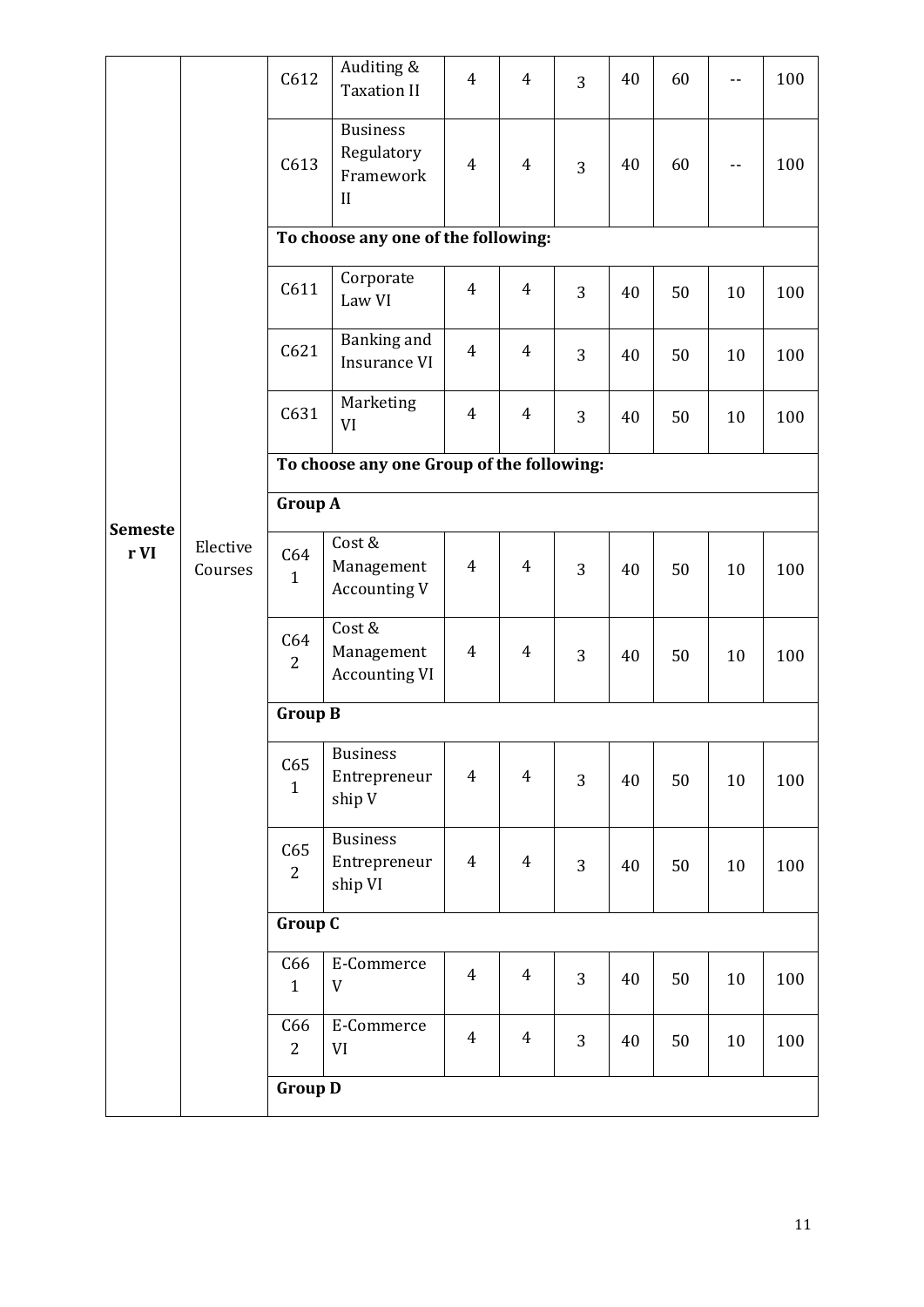|   | C67 | <b>Business</b><br>Administratio<br>n V  | 4 | 4 | 3 | 40 | 50 | 10 | 100 |
|---|-----|------------------------------------------|---|---|---|----|----|----|-----|
| 2 | C67 | <b>Business</b><br>Administratio<br>n VI | 4 | 4 | 3 | 40 | 50 | 10 | 100 |

#### **5. Scheme of Teaching:**

| Class      | Semester   | Subject      | Work Load per Week |          |       |
|------------|------------|--------------|--------------------|----------|-------|
|            |            |              | Theory             | Tutorial | Total |
| F.Y.B.Com. | I and II   | Each Subject | 3                  |          | 4     |
| S.Y.B.Com. | III and IV | Each Subject | 3                  |          | 4     |
| T.Y.B.Com. | V and VI   | Each Subject | 3                  |          |       |

#### **6. Medium of Instruction:**

The medium of instruction and examination shall be in English and Marathi simultaneously. Students can choose any one medium of instruction and examination.

#### **7. University Terms:**

The dates for the commencement and conclusion of the first and the second terms of each year shall be fixed by the University authorities. The terms can be kept by students, who have registered their names with the University.

#### **8. Scheme of Examination:**

The assessment of regular students of Bachelor of Commerce (B. Com.) course in the academic session 2018-19 and thereafter shall be based on-

- a. University Examination (UE)
- b. Practical Examination
- c. Internal Assessment (IA)
- d. Choice Based Credit System and
- e. Semester Grade Point Average (SGPA) and Cumulative Grade Point Average (CGPA) System

### **A) University Examination (UE):**

### **i) Theory:**

The university examination will be held at the end of each term of first, second and third year; which shall be called 'University Examination' (UE). For each paper of 100 marks, there will be Internal Assessment (IA) of 40 marks and the UE of 60 marks at the end of each semester. The UE of each subject (including Elective Courses having Practical) will be of 60 marks and three hours duration. The marks of the Elective Courses having practical will be converted into 50 marks. The 4 credits will be given to a student who secures at least 40% marks allotted to each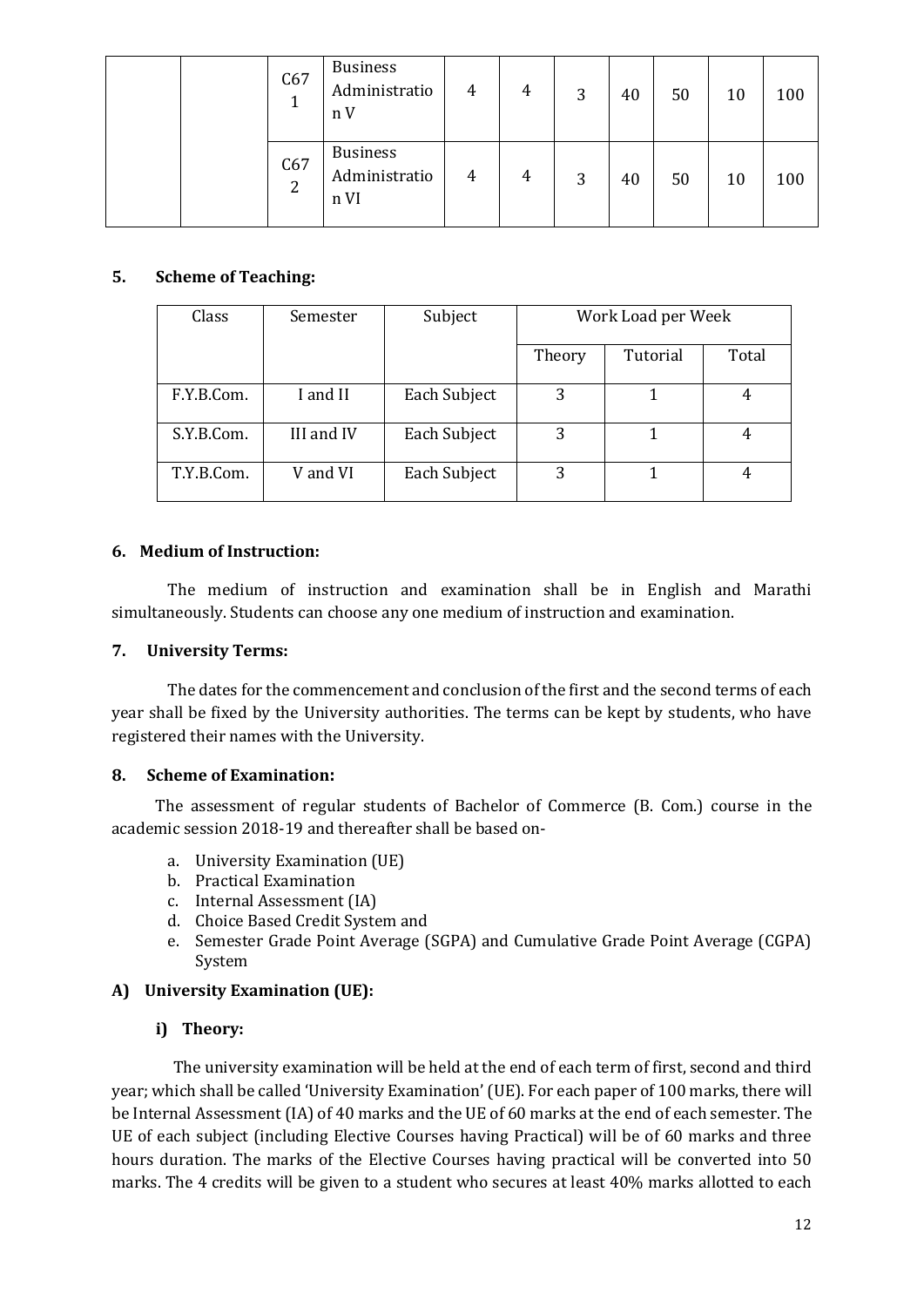paper. A candidate who does not pass the examination in any subject or subjects in one semester will be permitted to reappear in such failed subject or subjects along with the papers of following semesters.

### **ii) Practical:**

There shall be compulsory practical examination of 10 marks for Elective Courses (excluding Auditing & Taxation as well as Business Regulatory Framework at Semester V & VI) at the end of each semester but before/after UE. The practical examination will be based on the following:

| a) Journal | 5 Marks |
|------------|---------|
| b) Viva    | 5 Marks |

### **B) Internal Assessment (IA):**

The Internal Assessment (IA) for each paper will be of 40 marks. It may be in the forms as follows:

| a) Attendance                                 | 10 Marks |
|-----------------------------------------------|----------|
| b) Home Assignment/Tutorial/Test/Presentation | 15 Marks |
| c) Mid Semester Examination                   | 15 Marks |

### **9. Diploma in Marketing and Diploma in Banking (Parallel to B. Com. Degree):**

A student admitted for B. Com. Semester I and opted for Marketing or Banking and Insurance as one of the Elective Courses, shall enroll himself/herself for Diploma in Marketing or Diploma in Banking as the case may be. He/ She has to apply for Diploma in the prescribed form. The duration of the Diploma is of three years and can be completed simultaneously with B. Com. degree. The medium of instruction and examination shall be English.

For successful completion of the Diploma -

- 1. A student has to complete all practical in F. Y .B.Com. and S. Y. B.Com. While in T. Y. B.Com he/she has to complete Project Report under the supervision of the concerned subject teacher.
- 2. The evaluation of project and viva voce examination shall be done by marks only and then it will be converted into grade in the ten point scale and awarded the same to the student.
- 3. A student shall have to obtain a minimum 40% marks in project evaluation and viva voce taken together.

After successful completion of the diploma course, separate Diploma will be conferred on the students in the convocation of the University.

#### **10. Standard of Passing:**

For all courses, both UE and IA constitute separate heads of passing. In order to pass in such courses and to earn the assigned credits, a student must obtain a minimum grade point of 5.0 (40% marks) at UE and also a minimum grade point of 5.0 (40% marks) at IA.

Even if a student fails in IA, he/she shall be declared 'pass' in the course provided he/she obtains a minimum of 25% in IA and GPA for the course is at least 6.0 (50% in aggregate). The GPA for a course will be calculated only if the student passes at the UE.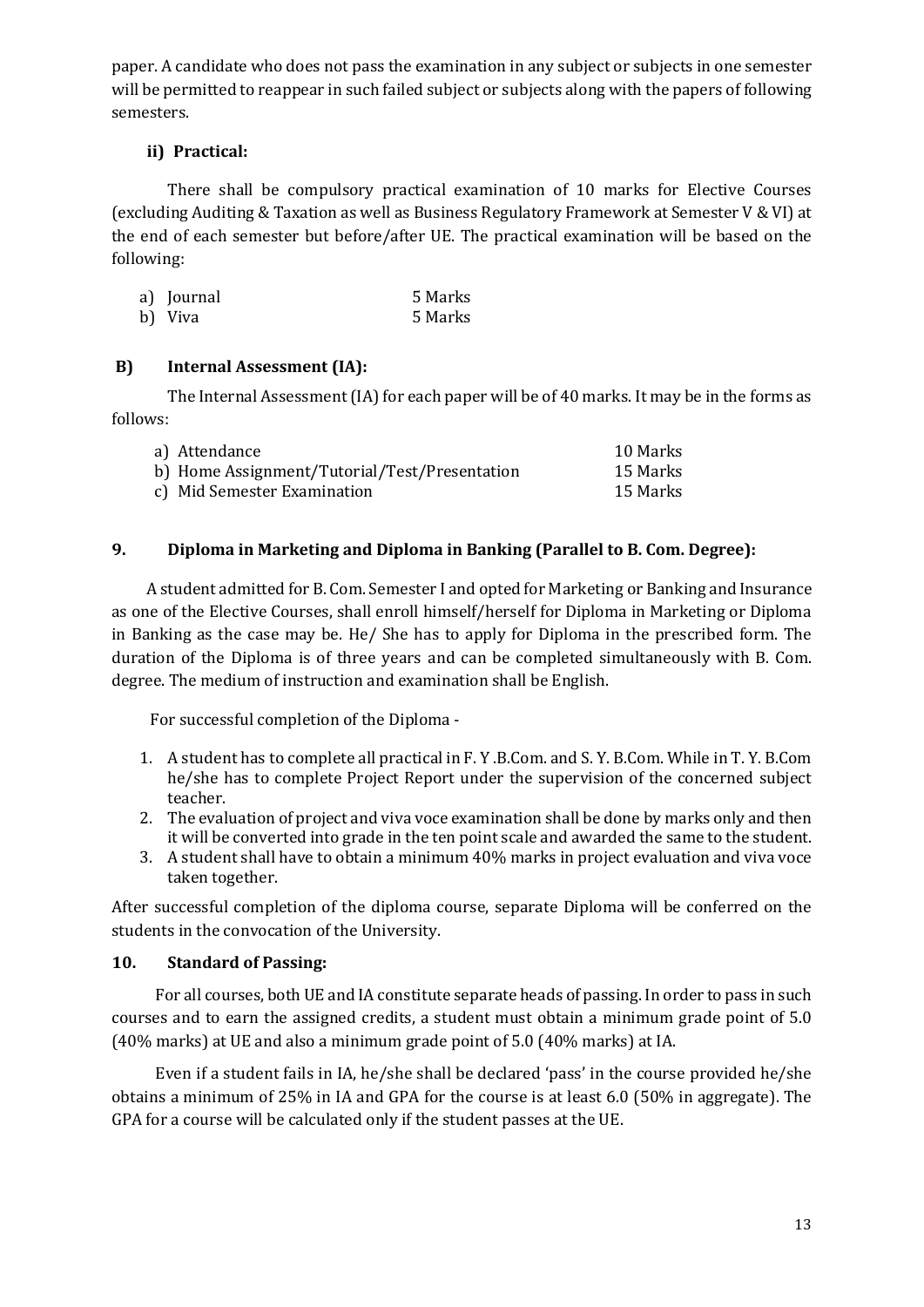A student who fails at UE in a course has to reappear only at UE as a backlog candidate and clear the head of passing. Similarly, a student who fails in a course at IA has to reappear only at IA as a backlog candidate and clear the head of passing.

| Range of Marks (Out of 100) | Grade | <b>Grade Point</b> |
|-----------------------------|-------|--------------------|
| $80 \leq$ Marks $\leq 100$  |       | 10                 |
| $70 \leq$ Marks $\leq 80$   | $A+$  | 9                  |
| $60 \leq$ Marks $< 70$      | A     | 8                  |
| $55 \leq$ Marks $\leq 60$   | $B+$  | 7                  |
| $50 \leq$ Marks $\leq 55$   | B     | 6                  |
| $40 \leq$ Marks $< 50$      | C     | 5                  |
| Marks $< 40$                | D     |                    |

The 10-point scale Grades and Grade Points according to the following table.

The performances at UE and IA will be combined to obtain the Grade Point Average (GPA) for the course. The weights for performance at UE and IA shall respectively be 60% and 40%.

GPA is calculated by adding the UE marks out of 60 and IA marks out of 40. The total marks out of 100 are converted to grade point, which will be the GPA.

#### **11. Formula to Calculate Grade Points (GP):**

Suppose that '*Max*' is the maximum marks assigned for an examination or evaluation based on which GP will be computed. In order to determine the GP, Set *x* = *Max* / 10 (since we have adapted 10-point system). Then GP is calculated by the formulas shown as below.

| Range of Marks at the evaluation | <b>Formula for the Grade Point</b> |
|----------------------------------|------------------------------------|
| $8x \leq$ Marks $\leq 10x$       | 10                                 |
| $5.5x \leq$ Marks $\leq 8x$      | Truncate (Marks/x) +2              |
| $4x \leq$ Marks $\lt 5.5x$       | Truncate (Marks/x) +1              |
|                                  |                                    |

Two kinds of performance indicators, namely, the Semester Grade Point Average (SGPA) and the Cumulative Grade Point Average (CGPA) shall be computed at the end of each term. The SGPA measures the cumulative performance of a student in all the courses in a particular semester, while the CGPA measures the cumulative performance in all courses since his/her enrolment to the course. The CGPA of learner when he/she completes the programme is the final result of the learner.

The SGPA is calculated by the formula SGPA=  $\frac{\sum Ck \times GPK}{\sum Ck}$ , where  $C_k$  is the credit-value assigned to a course and *GPk* is the GPA obtained by the student in the course. In the above, the sum is taken over all the courses that the student has undertaken for the study during the semester, including those in which he/she might have failed or those for which he/ she remained absent. The SGPA shall be calculated up to two decimal place accuracy.

The CGPA is calculated by the formula CGPA= $\frac{\sum Ck \times GPK}{\sum Ck}$ , where  $C_k$  is the credit-value assigned to a course and *GP<sup>k</sup>* is the GPA obtained by the student in the course. In the above, the sum is taken over all the courses that the student has undertaken for the study from the time of his/her enrolment to the course and also the during the semester for which CGPA is calculated, including those in which he/she might have failed or those for which he/she remained absent. The CGPA shall be calculated up to two decimal place accuracy.

**The Formula to compute equivalent percentage marks for specified CGPA:**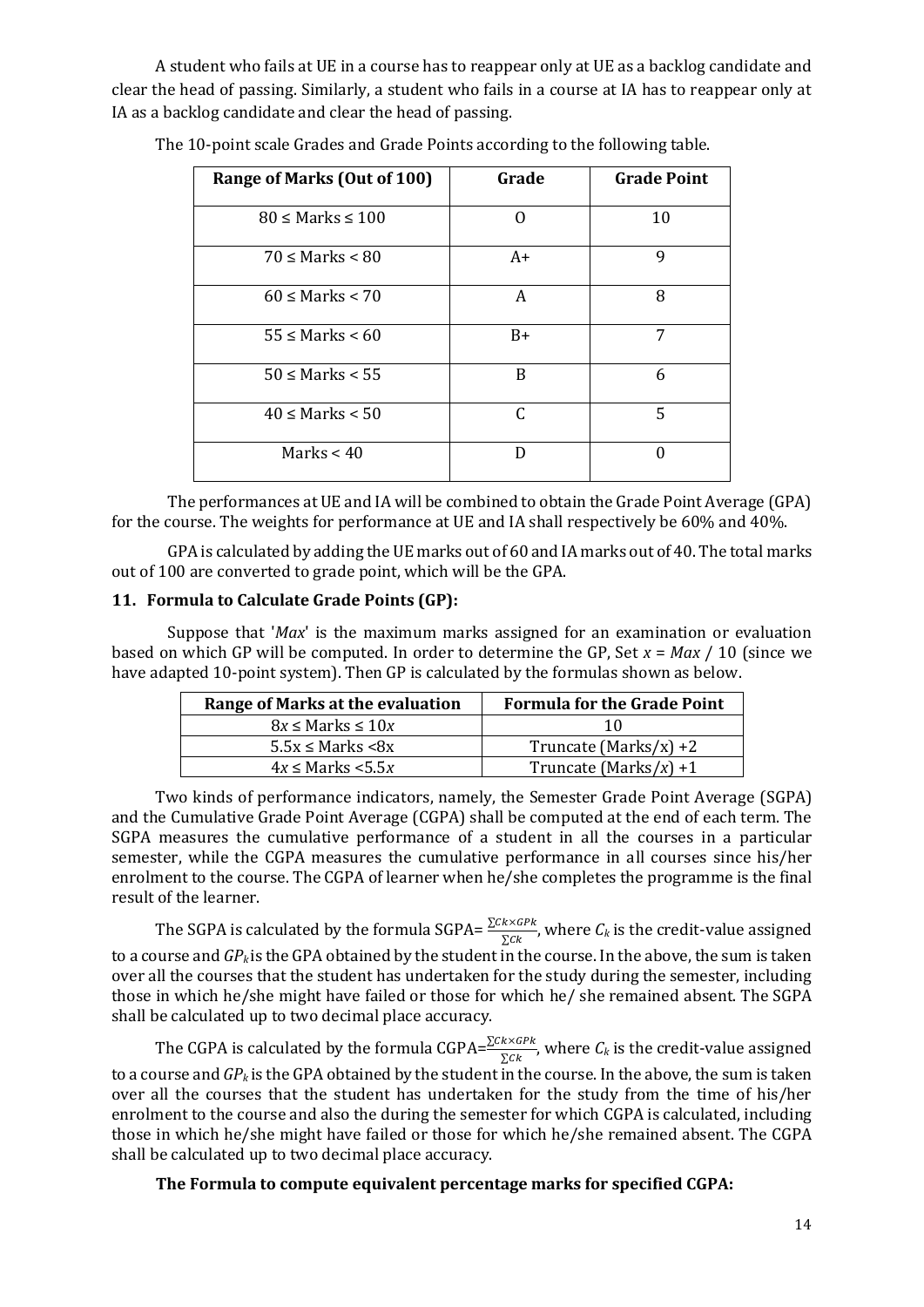|                    | $10 \times CGPA - 10$  | if $5.00 \leq CGPA \leq 6.00$   |  |  |
|--------------------|------------------------|---------------------------------|--|--|
|                    | $5 \times CGPA + 20$   | if 6.00 ≤ CGPA ≤ 8.00           |  |  |
| $%$ Marks (CGPA) = | $10 \times CGPA - 20$  | if 8.00 $\leq$ CGPA $\leq$ 9.00 |  |  |
|                    | $20 \times CGPA - 110$ | if $9.00 \leq CGPA \leq 9.50$   |  |  |
|                    | $40 \times CGPA - 300$ | if 9.50 ≤ CGPA ≤ 10.00          |  |  |

### **12. Award of Honors:**

A student who has completed the minimum credits specified for the programme shall be declared to have passed in the programme. The final result will be in terms of letter grade only and is based on the CGPA of all courses studied and passed. The criteria for the award of honors are given below.

| Range of CGPA               | <b>Equivalent Range</b><br>of Marks (%) | Final<br>Grad<br>e | <b>Performanc</b><br>e Descriptor | <b>Final Class</b>              |  |
|-----------------------------|-----------------------------------------|--------------------|-----------------------------------|---------------------------------|--|
| $9.50 \leq CGPA \leq 10.00$ | $80 \leq$ Marks $\leq 100$              | $\Omega$           | Outstanding                       | First Class with<br>Distinction |  |
| $9.00 \le CGPAS$ 9.49       | $70 \leq$ Marks $\leq 80$               |                    | Excellent                         |                                 |  |
| $8.00 \leq CGPA \leq 8.99$  | $60 \leq$ Marks $< 70$                  | A                  | Very Good                         | <b>First Class</b>              |  |
| $7.00 \le CGPA \le 7.99$    | $55 \leq$ Marks $\leq 60$               | $B+$               | Good                              | <b>Higher Second Class</b>      |  |
| $6.00 \leq CGPA \leq 6.99$  | $50 \leq$ Marks $\leq 55$               | <sub>B</sub>       | Average                           | Second Class                    |  |
| $5.00 \leq CGPA \leq 5.99$  | $40 \leq$ Marks $< 50$                  | C                  | Satisfactory                      | Pass Class                      |  |
| CGPA Below 5.00             | Marks Below 40                          | F                  | Fail                              | Fail                            |  |

A candidate shall be permitted to proceed further from Semester I to Semester IV irrespective of his/her failure in any of the Semester examinations subject to the condition that the candidates should register for all the backlog subjects of earlier semesters along with current (subsequent) semester subjects. However, he/she should have cleared all the papers at F. Y. B. Com Semester I and II when he/she admits to T. Y. B. Com. Semester V.

### **13. Gracing:**

The gracing shall be done as per existing rules of the University.

# **14. Verification and Revaluation:**

There is provision for verification and revaluation of the result. A student can apply for the verification and revaluation of the result within two weeks from the declaration of the results with the prescribed fee. The verification and revaluation shall be done as per the existing rules of the University.

# **15. Format of the Transcript:**

The student will be given a transcript indicating his/her performance at the end of every semester examination. The transcript shall be given as per the following table along with other necessary details:

| Cours<br>e No. | <b>Course Name</b> |  | University<br>Examination | Internal<br>Assessment | Grade<br>Point | Result |
|----------------|--------------------|--|---------------------------|------------------------|----------------|--------|
|----------------|--------------------|--|---------------------------|------------------------|----------------|--------|